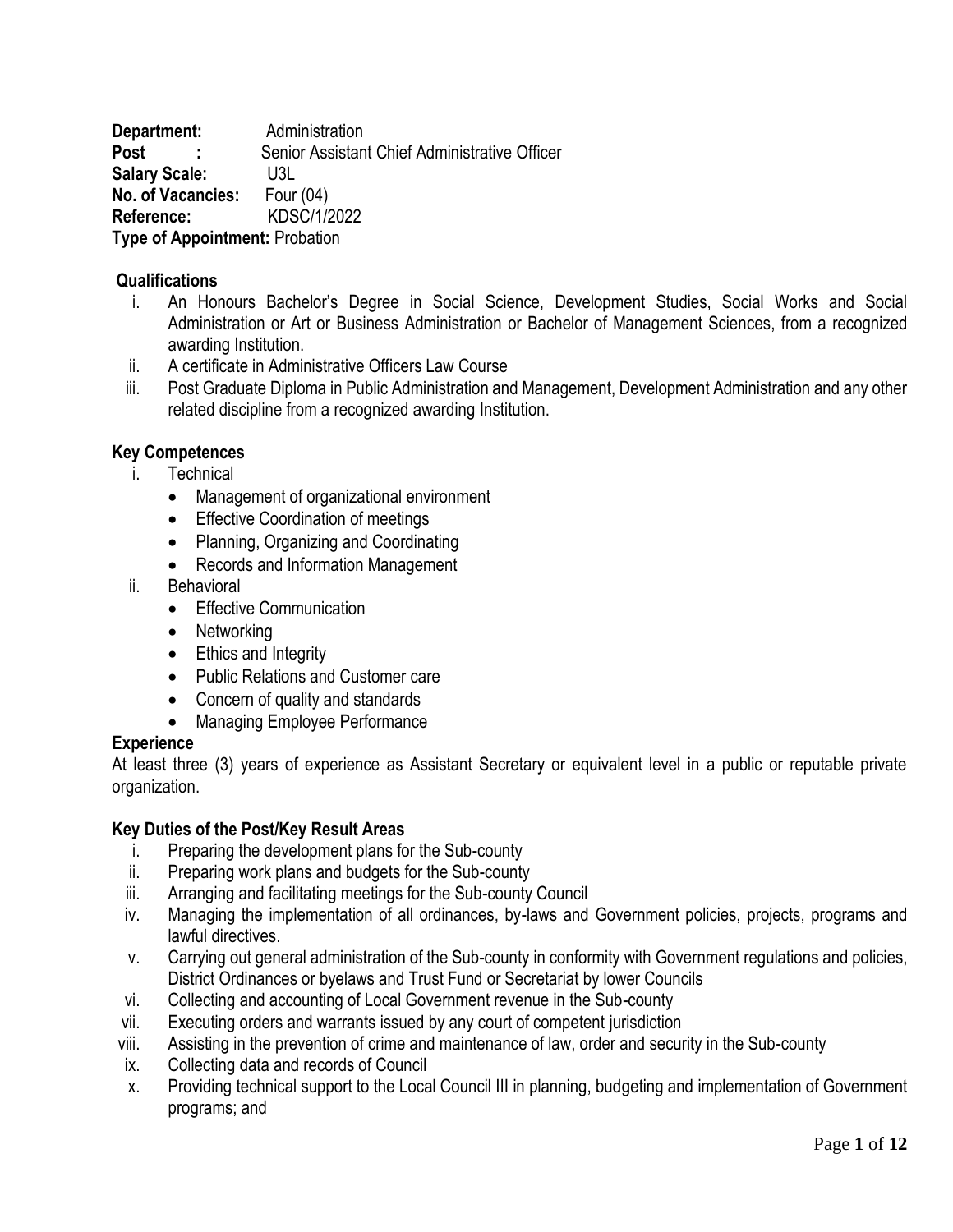**Department:** Administration **Post** : Principal Human Resource Officer **Salary Scale:** U2L **No. of Vacancies:** One (01) **Reference:** KDSC/2/2022 **Type of Appointment:** Permanent

# **Qualifications**

- i. An Honours Bachelor's Degree in Human Resource Management; or Social Science or Art or Commerce, or Business Administration with a recognized bias in HR field such as HRD or HRM or Organizational Development studies; plus
- ii. A post-graduate Diploma in Human Resource Management or Master's degree in Human Resource Studies or Business Administration or Public Administration or any related field is a requirement;
- iii. Training in Finance Management is desirable; and
- iv. At least six years in the field of Human Resource Management three of which should have been at the level of Senior Human Resource or equivalent in a reputable institution

## **Key Competences**

## i. **Public Relations and customer care**

- Counters misinformation and upholds the image of the organization
- Maintain clear communication with customer regarding mutual expectations
- Ensure that Public processes are transparent and clear when dealing with controversial issues
- Monitor client satisfaction: and
- Works with a long term perspective in addressing customer's problems. May trade off immediate costs for long term relationships.

## ii. **Ethics and Integrity**

- Demonstrate ability to monitor and take corrective action to ensure adherence to organizational values, norms and principals.
- Openly and clearly expresses dissatisfaction when organizational values are being compromised, even at risk of losing personal or career benefits; and
- Is committed and champions the leadership code.

## iii. **Concern for quality and standards**

- Sets up new procedures and establishes a system for measuring and monitoring compliance; and
- Communicates and reinforces standards

### iv. **Team work**

- Keeps team members informed and updated
- Shares experiences and knowledge with Team members
- Promotes cooperation among team members; and
- Praises team members for achievement
- v. **Time management maintains an organized work environment with easy access to accept resources with minimum clutter.**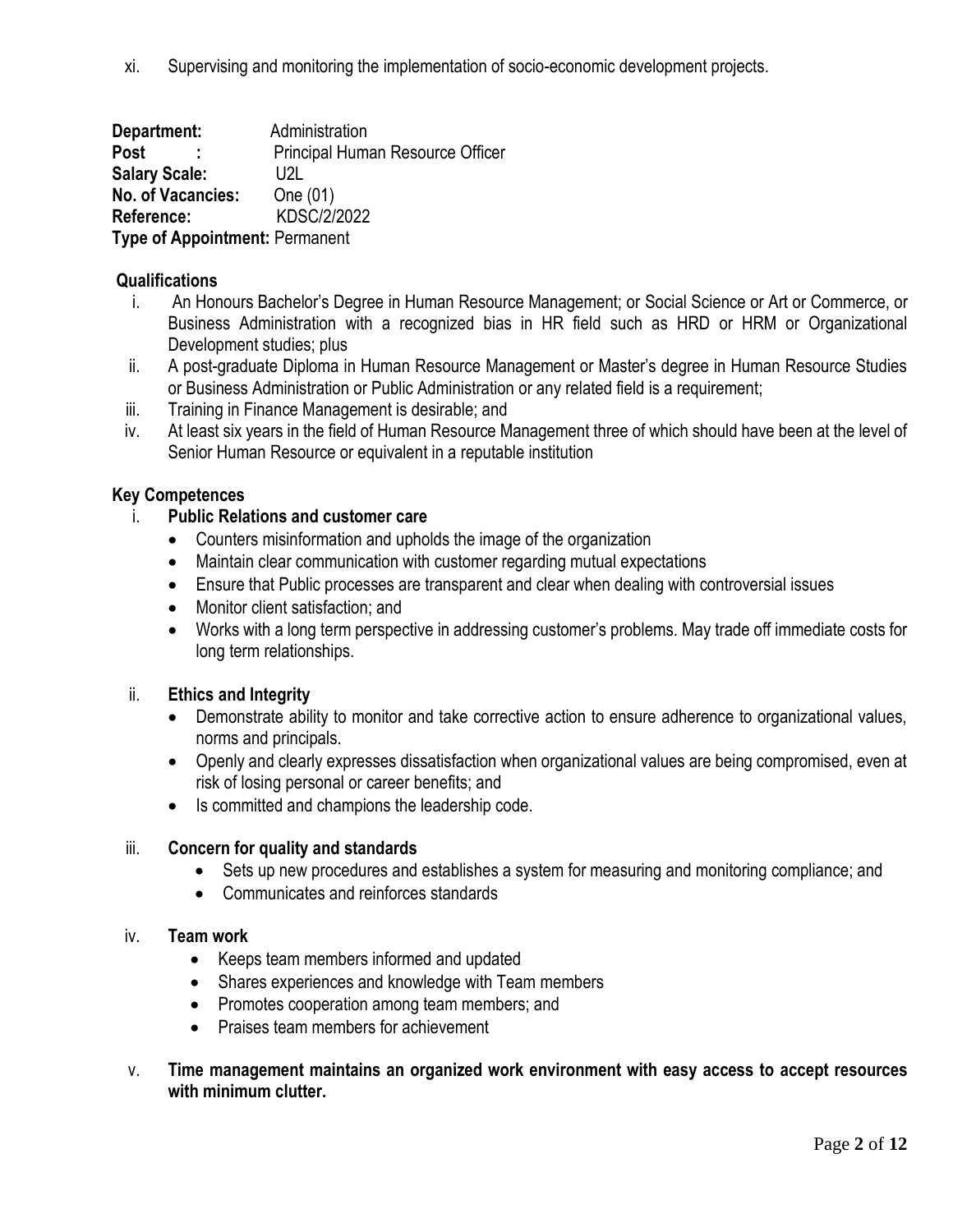## vi. **Policy Management**

- Is able to conduct research and analyse current policies for relevance;
- Is able to identify the most appropriate action
- Design policy in an acceptable format and standard
- Promptly identifies deviations in policy implementation and makes appropriate recommendations;
- Offers technical guidance on policy implementation;
- Is able to recommend policy review in time; and
- Looks for long term benefits to the customer

## vii. **Managing employee performance**

- Sees the development of the potential of others as personal job performance goal;
- Is skilled at handling or defusing aggressive and non-productive behavior; and
- Does not avoid or delay discussions and feedback with employees about below standard performance.

### viii. **Human Resource Management has the knowledge required to provide guidance to the organization; and stakeholders about HR policy matters.**

## ix. **Coaching and mentoring**

- Arranges increasingly complex leaning opportunities or experiences for the purpose of fostering the learning in order to make the individual independent; and
- Seeks to develop expertise, skills or knowledge in the individual being coached to the point that the coach is no longer needed as resource.

# x. **Records and information management**

- Applies the bring up system to avoid delay in dealing with other issues on the file
- Is able to assess the security grading to the documents created or received by him/her; and
- Understands and applies registry and records management procedures and standards.

## xi. **Human Resource Management**

- Has analytical skills needed to make sound HR decisions;
- Is able to interview for suitability for recruitment and promotion;
- Is able to assess staff performance
- Can coach or mentor staff; and
- Is able to delegate and supervise staff

- a) To ensure the implantation of existing HR policies, regulations and practices and monitor their implications in their Public Service Agency;
- b) To coordinate the recruitment and selection process in the Ministry/Department/ Local Government;
- c) To coordinate the Performance Management function in the Ministry/Department/Local Government.
- d) To coordinate Staff training and Development ( Human Resource Development) programmes;
- e) To coordinate salary and payroll management process
- f) To coordinate the implementation of staff welfare ant terminal benefits programmes;
- g) To coordinate the formulation and implementation of Human Resource Planning programmes;
- h) To interpret, implement and propose the review of Human Resource policies, regulations and practices;
- i) To receive and attend to matters pertaining to employee relations, grievances and complaints;
- j) To approve and make submissions on pensions, gratuity and other terminal benefits;
- k) To provide guidance and counseling to staff on Human Resource Management issues;
- l) To gather information on HR policies , rules, regulations for dissemination to management and staff;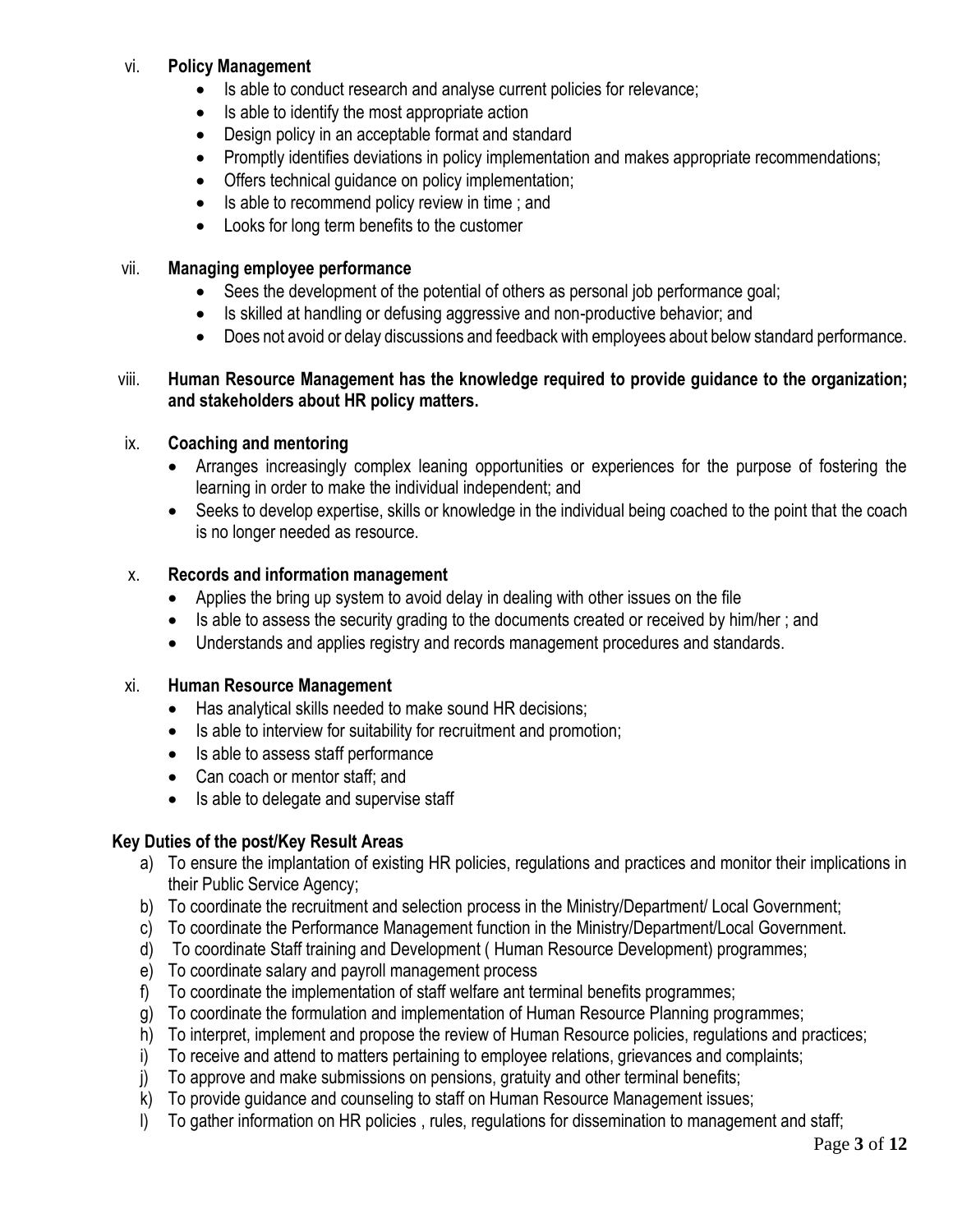- m) To identify areas for policy review and intervention, and make appropriate recommendations;
- n) To conduct research on contemporary HR best practices and make appropriate recommendations; and
- o) Supervise and appraise direct reports.

| Department:                           | Administration                                |
|---------------------------------------|-----------------------------------------------|
| <b>Post</b>                           | <b>Assistant Inventory Management Officer</b> |
| <b>Salary Scale:</b>                  | U5U                                           |
| <b>No. of Vacancies:</b>              | One (01)                                      |
| Reference:                            | KDSC/4/2022                                   |
| <b>Type of Appointment: Probation</b> |                                               |

### **Qualifications**

A Diploma in stores/Supplies management or procurement or equivalent qualifications from a recognized Institution.

### **Key Competences**

Information and communications technology; planning, organizing and coordinating; Records and information management; Accountability; Concern for quality and standards; Ethics and integrity; Public Relations and customer Care;

### **Key Duties of the post/Key Result Areas**

- i. To receive, keep and issue store in accordance with the established procedures;
- ii. To receive, compile requisition orders;
- iii. To verify invoices against goods received notes;
- iv. To post and maintain stores records; and
- v. To undertake stock taking and stock inspection.

| Department:                           | <b>Works and Technical Service</b>   |
|---------------------------------------|--------------------------------------|
| <b>Post</b>                           | <b>Assistant Engineering Officer</b> |
| <b>Salary Scale:</b>                  | U <sub>5</sub> Sc                    |
| <b>No. of Vacancies:</b>              | One (01)                             |
| Reference:                            | <b>KDSC/5/2022</b>                   |
| <b>Type of Appointment: Probation</b> |                                      |

### **Qualifications**

• Should hold a Higher Diploma in Civil Engineering from a recognized Institution.

## **Key Competences**

### **Technical**

- Project Management;
- Records and information management;
- Time management; and
- Concern for quality and standards.

- i. Preparing work plans and budgets;
- ii. Supervising water, sanitation and building facilities;
- iii. Sensitizing and supporting communities; and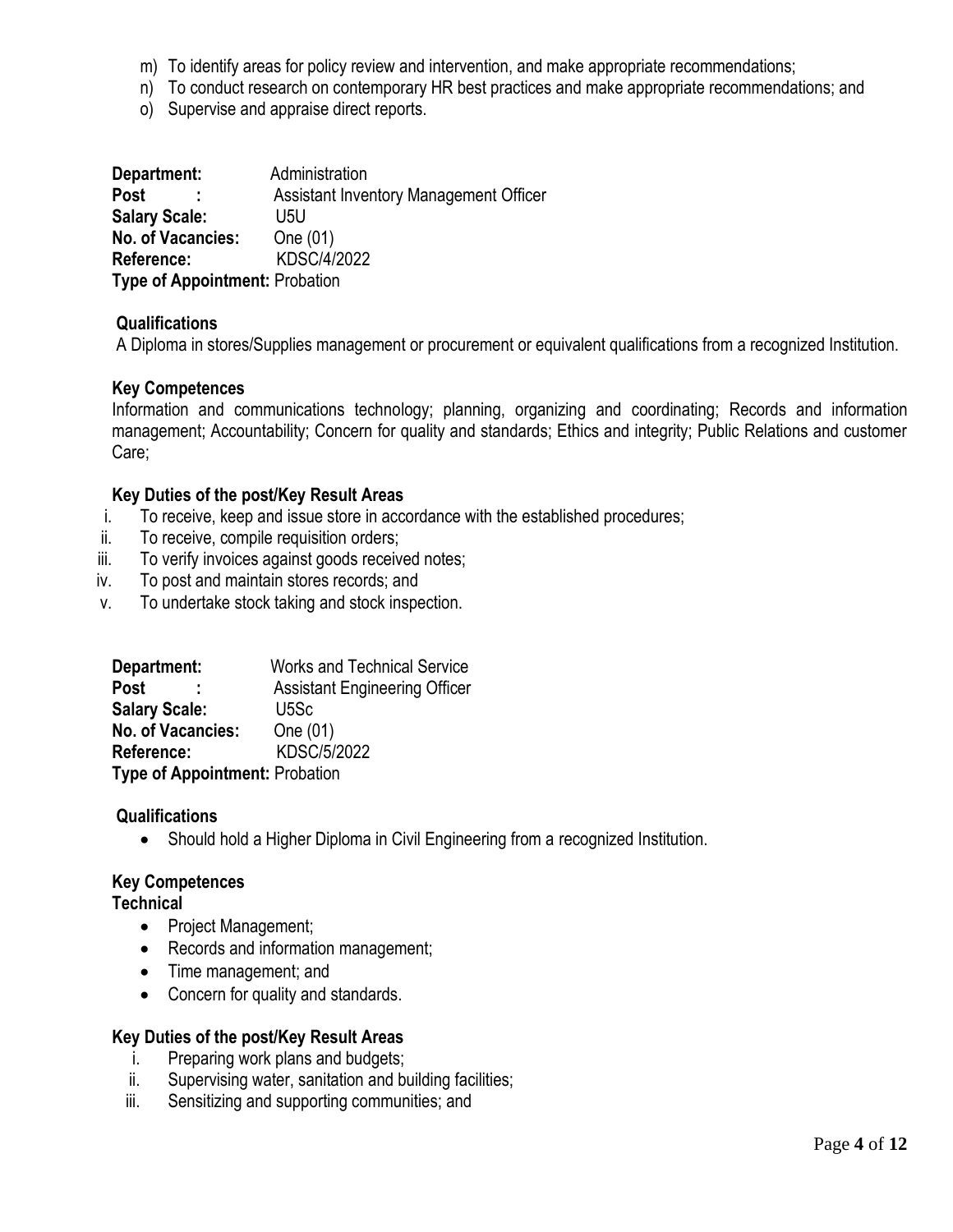iv. Collecting data on the status of water and sanitation.

**Department:** Administration **Post :** Assistant Town Clerk **Salary Scale:** U4L **No. of Vacancies:** Five (05) **Reference:** KDSC/6/2022 **Type of Appointment:** Probation

# **Qualifications**

- i. An Honors Bachelor's Degree in Social Science, Development Studies, Social Works and Social Administration or Law or Commerce (Management option) or Business Administration (Management option) or Bachelor of Management Sciences or urban planning and management from a recognized awarding Institution.
- ii. Certificate in Administrative Officers Law Course and any other related discipline from a recognized awarding Institution.

## **Key Competences**

## **Technical**

- **a)** Management of organization environment
	- i. Has basic understanding of the constitutional provisions relating to the Public Service;
	- ii. Is aware of his or her job and what needs to be done; and
	- iii. Understands the contributions of the job in relation to the mission of the department organization.
- b) Planning, organizing and coordinating
	- i. Develops operational plans in line with organization objectives, mandate and resources; and
	- ii. Establishes measures to assess progress against plan.
- c) Records and Information Management
	- i. Collects, creates and receives records;
	- ii. Arranges information according to classification scheme
	- iii. Identifies, retrieves, circulates and monitors records;
	- iv. Provides access to records and information;
	- v. Respects and maintains the nature of records and information entrusted to him or her;
	- vi. Recognizes and understands the difference between various types of records and the way they are created;
	- vii. Ensures the security of records entrusted to him or her;
	- viii. Understands the use of black and red minutes;
	- ix. Understands the color coding of official files;
	- x. Is able to use the transit ladder on the files for communication purposes; and
	- xi. Understands the role of registries.
- d) Effective coordination of meetings
	- i. Circulate the meeting agenda in advance along with relevant materials for participants;
	- ii. Ensure that participants who are required to attend the meeting are present;
	- iii. Organizes logistics to complement and enhance goals of the meeting;
	- iv. Is able to maintain attention and interest; and
	- v. Prepares budgets for meetings.

## **Behavioral**

a) Effective Communication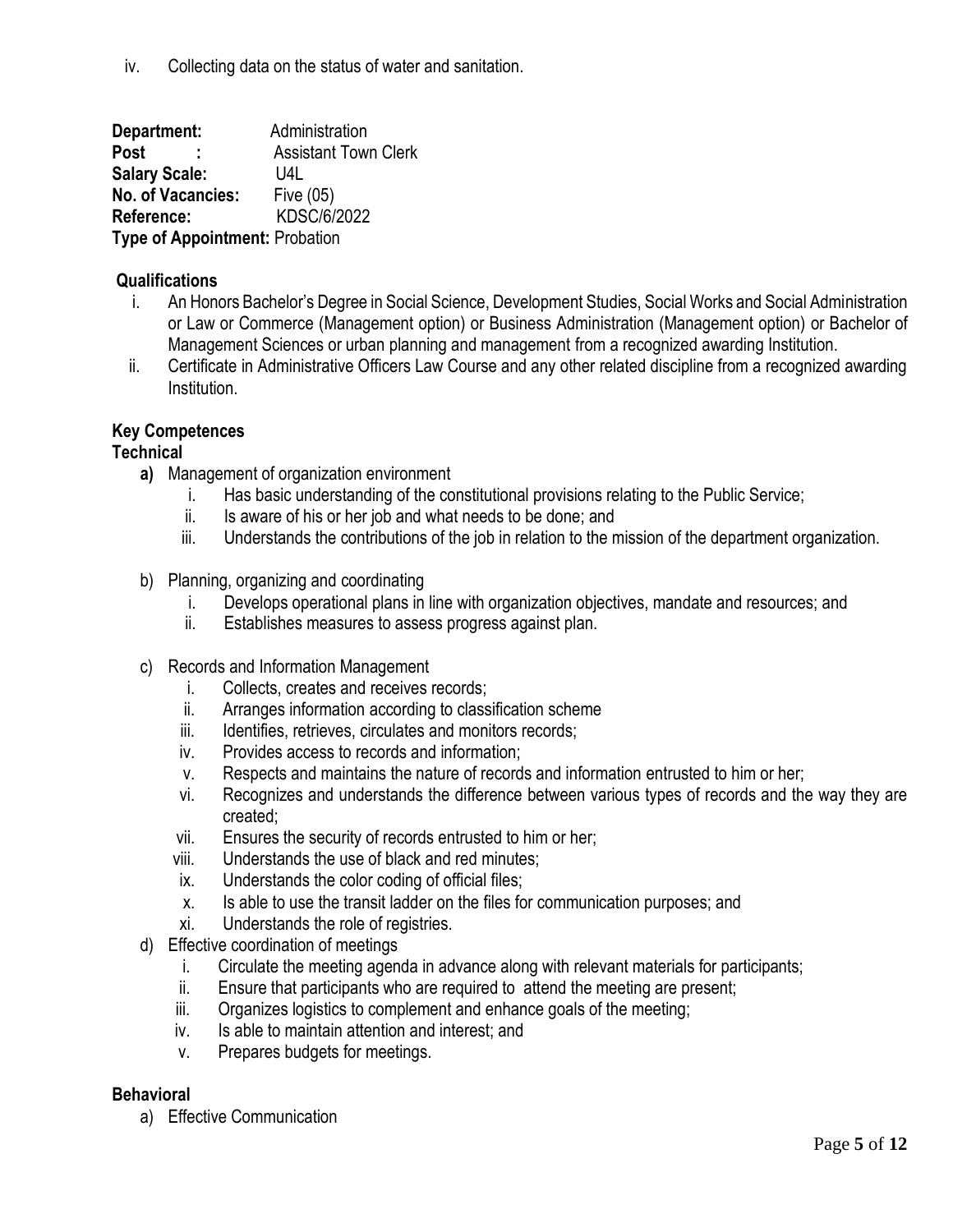- i. Able to verbally communicate ideas to individuals and small groups in a manner that fosters understanding and discussion;
- ii. Listens in order to understand and respond to things that appear important to others;
- iii. Is respective and pays attention to the emotion in body language and tone of voice; and
- iv. Shows respect by giving attention to the speaker and uses a respective tone when speaking to others.
- v. Follows the rules of grammar, correct spelling, verb tenses and sentence structure.
- b) Ethics and integrity
	- i. Is able to be assessed against Public Service and professional codes of conduct;
	- ii. Takes pride in being a person of integrity;
	- iii. Voluntarily modifies behavior in order to hold to ethics standards;
	- iv. Is not persuaded to change standards even if others do not adhere to them; and
	- v. Observe the cardinal principles and codes of conduct of the Public Service.
- c) Concern for quality and standards
	- i. Checks own work and double checks the accuracy of particular information; and
	- ii. Follow internal control procedures and ensure own compliance with standards where they exist.
- d) Team work
	- i. Participate willingly and actively in team activities;
	- ii. Fulfills what he or she assigned in time;
	- iii. Supports team decisions even when different from own point of view;
	- iv. Is willing to learn from others; and
	- v. Values other team members and their ideas.

### **Key Duties of the post/Key Result Areas**

- i. Supervising Administrative services within the Urban Council;
- ii. Managing the facilitation and logistics of the Urban Council;
- iii. Maintaining Urban Council inventory on property and assets;
- iv. Assessing and collecting taxes;
- v. Managing markets and arks efficiently and effectively;
- vi. Mobilizing and collecting Local Revenue within the Urban Council;
- vii. Enhancing community linkage with the Urban Council; and
- viii. Enforcing community compliance to council resolutions;

| Department:                           | Administration           |
|---------------------------------------|--------------------------|
| Post                                  | Senior Office Supervisor |
| <b>Salary Scale:</b>                  | U5L                      |
| No. of Vacancies:                     | One (01)                 |
| Reference:                            | <b>KDSC/3/2022</b>       |
| <b>Type of Appointment: Permanent</b> |                          |

## **Qualifications**

- **EITHER** a Uganda Certificate of Education (UCE) with at least 5 passes including credits in Mathematics and English Language plus a diploma in Office Management from a recognized awarding institution,
- OR a Uganda Certificate of Education (UCE) with at least 5 passes including credits in Mathematics and English Language.

## **Key Competences**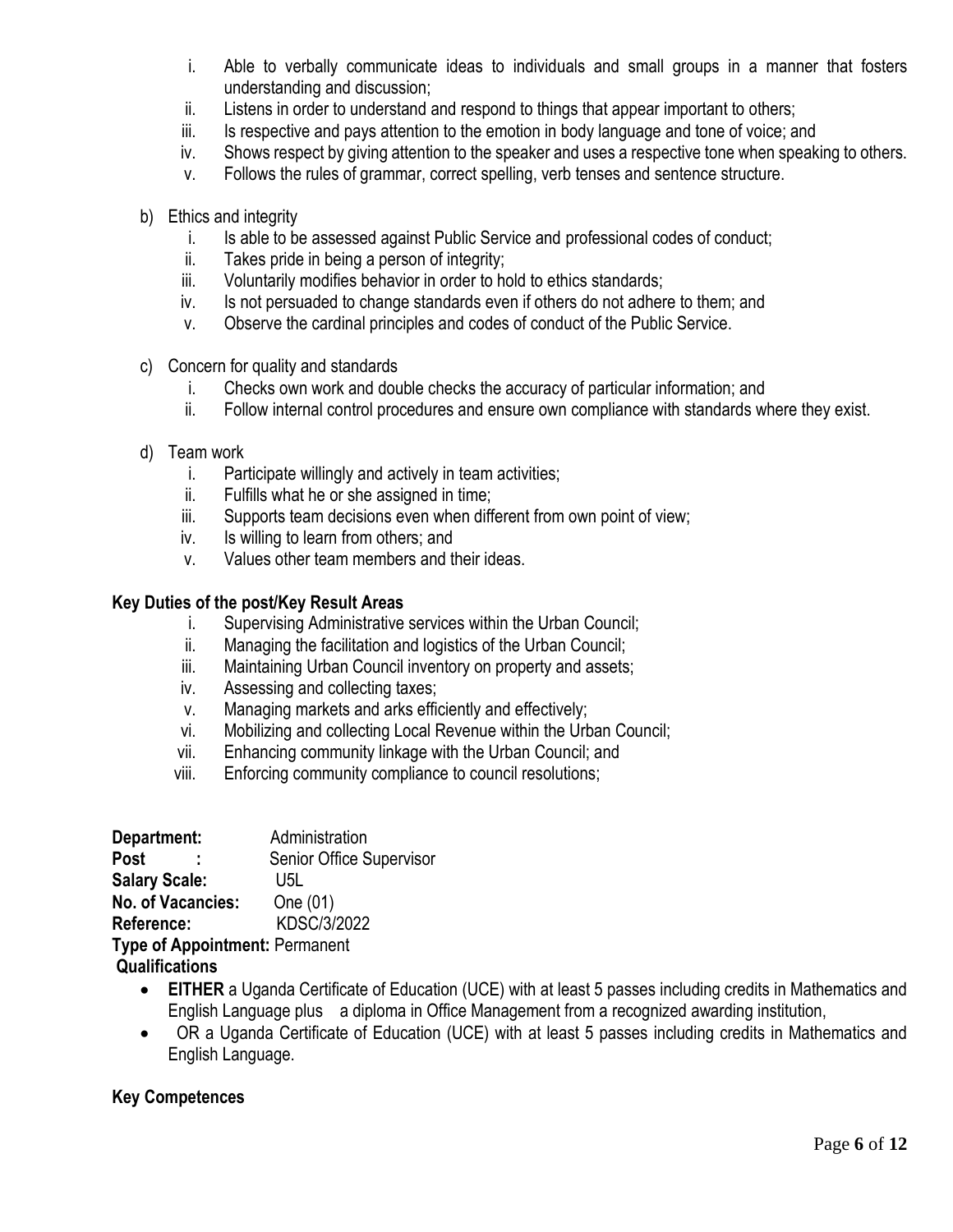Planning, Organizing and Coordination; Records and Information Management, Concern for quality and standards, Communicating Effectively, Time management.

### **Experience**

• Six years' experience three of which must have been at Office Supervisor level in a Public or Private reputable organization.

### **Key Duties of the post/Key Result Areas**

- i. Maintaining office premises, furniture and equipment in good condition;
- ii. Coordinating the distribution and use of office equipment, furniture and stationery;
- iii. Preparing and producing work plans and budgets;
- iv. Paying utility bills promptly;
- v. Keeping and maintaining inventory of issued office equipment and materials;
- vi. Maintaining inventory of office assets and properties;
- vii. Coordinating security of office premises, equipment and vehicles; and
- viii. Identifying and determining requirements of user departments.

| Department:                           | Administration          |
|---------------------------------------|-------------------------|
| Post                                  | Law Enforcement Officer |
| <b>Salary Scale:</b>                  | U5L                     |
| <b>No. of Vacancies:</b>              | Five (05)               |
| Reference:                            | <b>KDSC/7/2022</b>      |
| <b>Type of Appointment: Probation</b> |                         |

# **Qualifications**

 "O" Level Education plus a Diploma in Law with formal training in policing and Criminal Investigation activities from a recognized Institution.

## **Key Competences**

 Evidence act training skills; Communicating effectively; Self-confidence; Ethics and Integrity; Time management; Physical fitness.

## **Experience**

Four years' experience in Law enforcement activities.

- i. Enforcing national laws and Council by-laws.
- ii. Detecting, arresting, preparing charge sheets and prosecuting law breakers.
- iii. Coordinate and conduct complete and detailed investigations of crimes involving juveniles and adults, crimes against persons and property including child and elder abuse claims, homicides, rape and assaults with deadly weapons, and crimes involving vice, gaming, and narcotics violations; follow cases from reporting, to arrest, to prosecution.
- iv. Direct traffic at fires, special events, and other emergency situations; provide traffic and crowd control at events; provide security at City Council meetings and other City functions.
- v. Sensitizing the public on Crime prevention.
- vi. Protecting life and property of the residents.

| Department: | Finance                     |
|-------------|-----------------------------|
| <b>Post</b> | <b>Assistant Accountant</b> |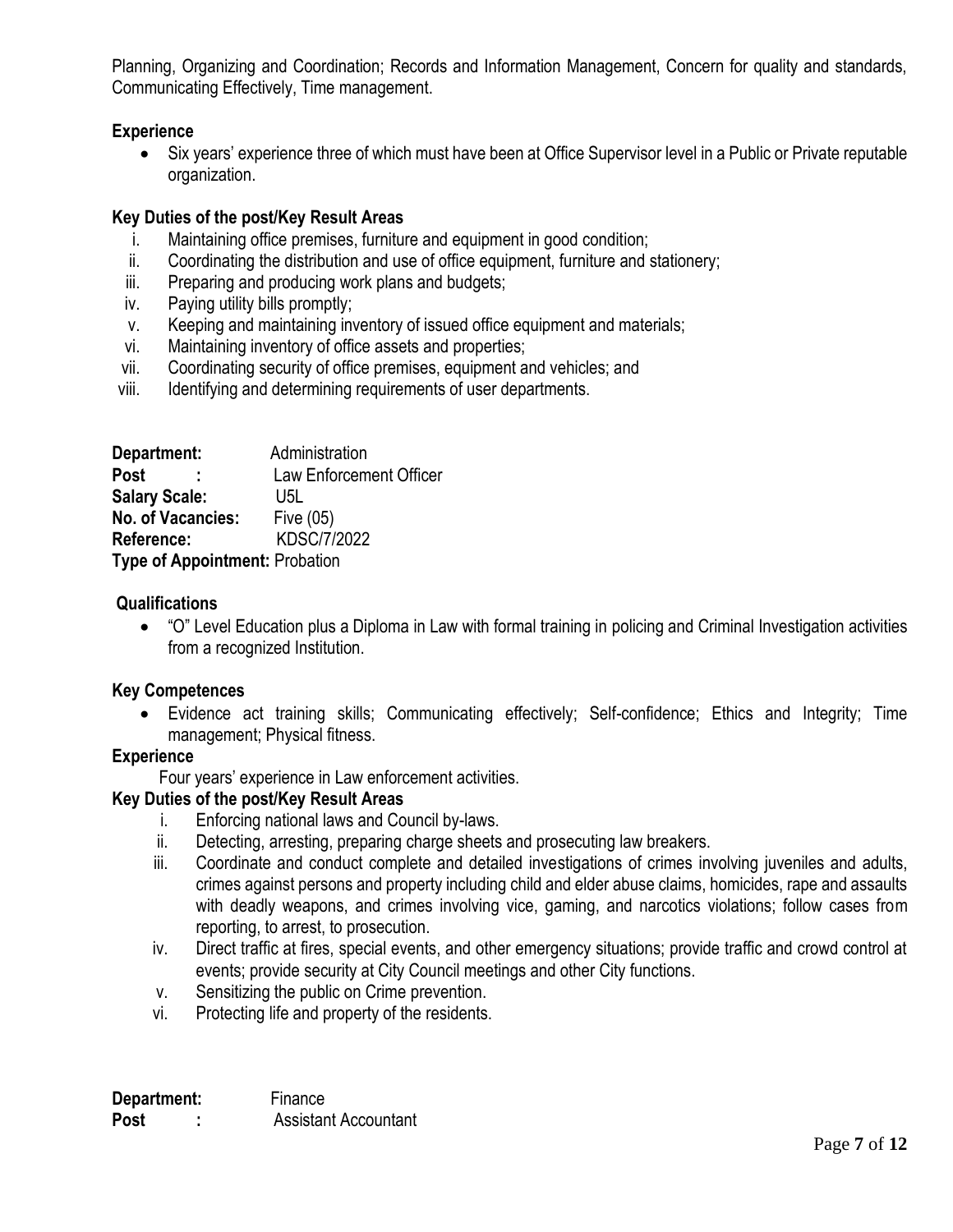**Salary Scale:** U6U **No. of Vacancies:** Four (04) **Reference:** KDSC/8/2022 **Type of Appointment:** Probation

## **Qualifications**

- A Diploma in Accounting OR
- Business Studies/Administration with Accounting obtained from a recognized awarding Institution OR
- Uganda Advanced Certificate of Education plus a certificate in pre professional Accounting qualification like: Accounts Technician Certificate (ATC) or, Certificate in Accounting Technician (CAT) awarded from recognized professional body accredited by Institute of Public Accountants of Uganda (ICPAU).

### **Key Competences**

- **i. Technical Competence**
	- **1.** Expenditure management and budgetary controls
	- Has basic knowledge about GoU financial regulations and institutions relating to expenditure management and budgetary controls systems.
	- Has knowledge about GoU Chart of accounts.
	- Is able to coed income and expenditure items using appropriate classification.
- Receives and Records accountability returns.
- Understands uses o various books of accounts.
- Is able to apply basic accounting knowledge to ensure correctness and completeness of entries to books of accounts.
	- **2.** Financial records keeping (book keeping)
- Files accountability returns
- Is knowledgeable about basic double entry systems
- Is able to extract and balance trial balance.
- Is able to prepare draft financial statements.
- Is knowledgeable and able to apply financial reporting standards and the Public Financial Management regulatory framework.
- Applies accounting knowledge to ensure correctness and completeness of entries to books of accounts.
- Information and communications Technology
- Demonstrates basic computer Literacy such as keyboard skills, electric mail system, word processing, spreadsheets and presentations.
- Uses existing technology to collect, organize and classify information

## **ii. Behavioural competencies**

- 1. Inter-personal relations
- Is able to interact and relate well with others.
- Ensure courteous, professional services and provides helpful information
- 2. Ethics and Integrity
- Modifies behavior in order to hold to ethical standards.
- Take pride in being a person of integrity.
- Observes cardinal principles and code of conduct in the public service.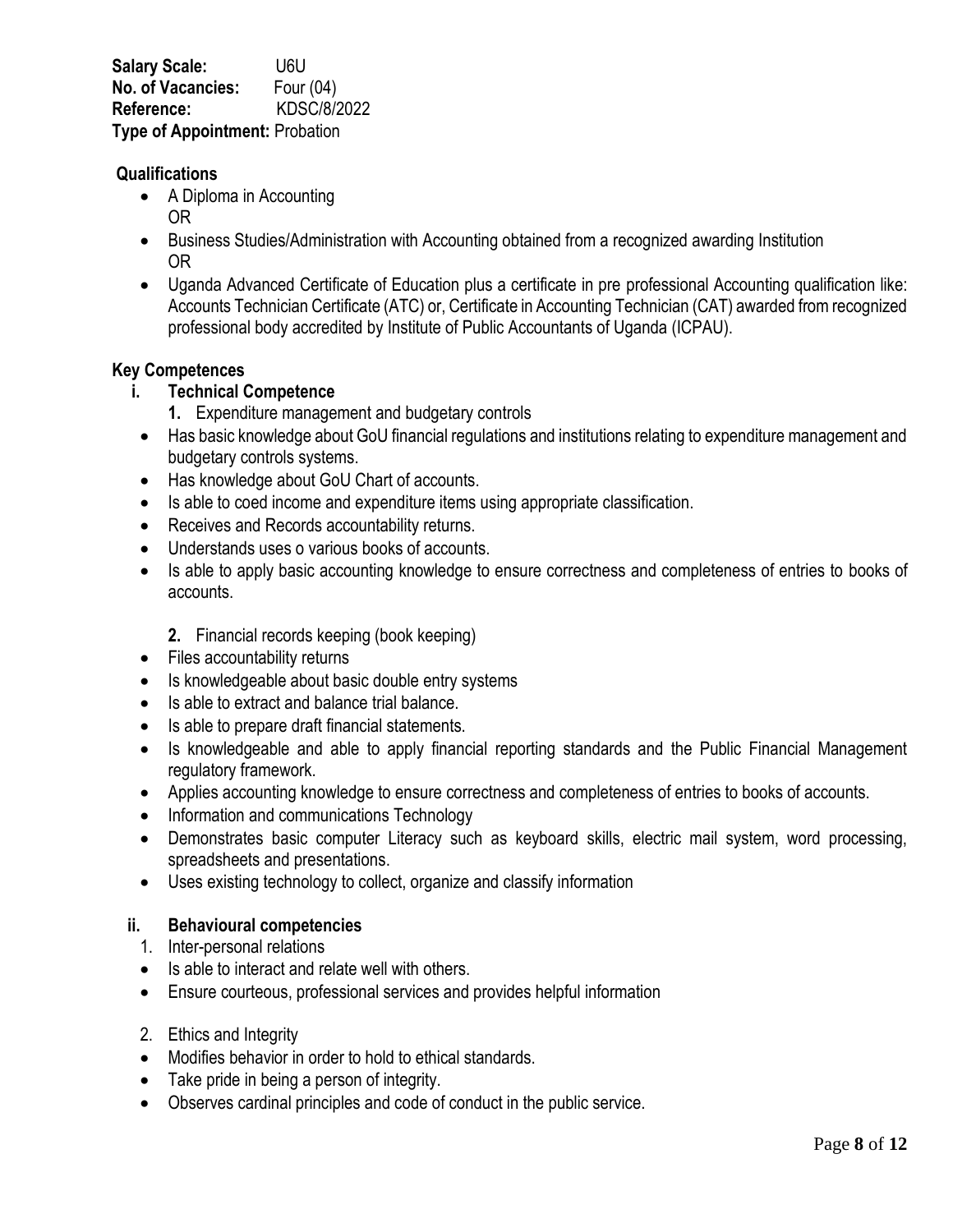- Pursues compliance with ethical standards.
- 3. Innovative and Proactive
- Able to plan and organize work effectively.
- Able to identify potential problems, opportunities and respond appropriately.
- Checks own work to ensure accuracy of information.
- Follows internal procedures and ensures compliance with established standards.
- 4. Effective Communication
- Good listener: is able to listen actively to others in order to learn and understand the ideas or views being expressed.
- Able to speak or write effectively.
- Is able to establish and maintain good working relationship with all staff.

# **Key Duties of the post/Key Result Areas**

- a) To prepare vouchers according to payment requested.
- b) To assign invoice numbers to transactions for further processing.
- c) To record and capture data on the system.
- d) To produce information on Electronic Funds Transfer and, execute payments to beneficiaries.
- e) To prepare payment advice forms, receive-non tax revenue collections, imprest, compile returns and prepare monthly accountability.
- f) To post vote books and subsidiary ledgers.
- g) To receive, sort, file accountability returns and keep custody of accounting documents.

| Department:                           | Health              |
|---------------------------------------|---------------------|
| <b>Post</b>                           | Anaesthetic Officer |
| <b>Salary Scale:</b>                  | U5Med               |
| No. of Vacancies:                     | Two (02)            |
| Reference:                            | KDSC/9/2022         |
| <b>Type of Appointment: Probation</b> |                     |

## **Qualifications**

- Must have a Diploma in Clinical Medicine, Nursing or Midwifery with a Diploma in Anesthesia from a recognized Institution.
- Must be registered with the Allied Health Professionals Council.

## **Key Competences**

 Guidance and counseling; Concern for quality and standards of anaestheological Work; Ethics and integrity; Self-control and Stress management; and Time management.

- i. Planning and budgeting for Anaesthetic activities in the hospital;
- ii. Preparing patients for anesthesia and administering it;
- iii. Providing pre and post-operative care to patient;
- iv. Providing resuscitation services in case of emergency and disaster situations
- v. Maintaining anesthetic operational equipment and ensuring their functionality;
- vi. Requisitioning and accounting for anesthetic materials and sundries;
- vii. Supervising and appraising staff;
- viii. Adhering to professional and service code of conduct and ethics;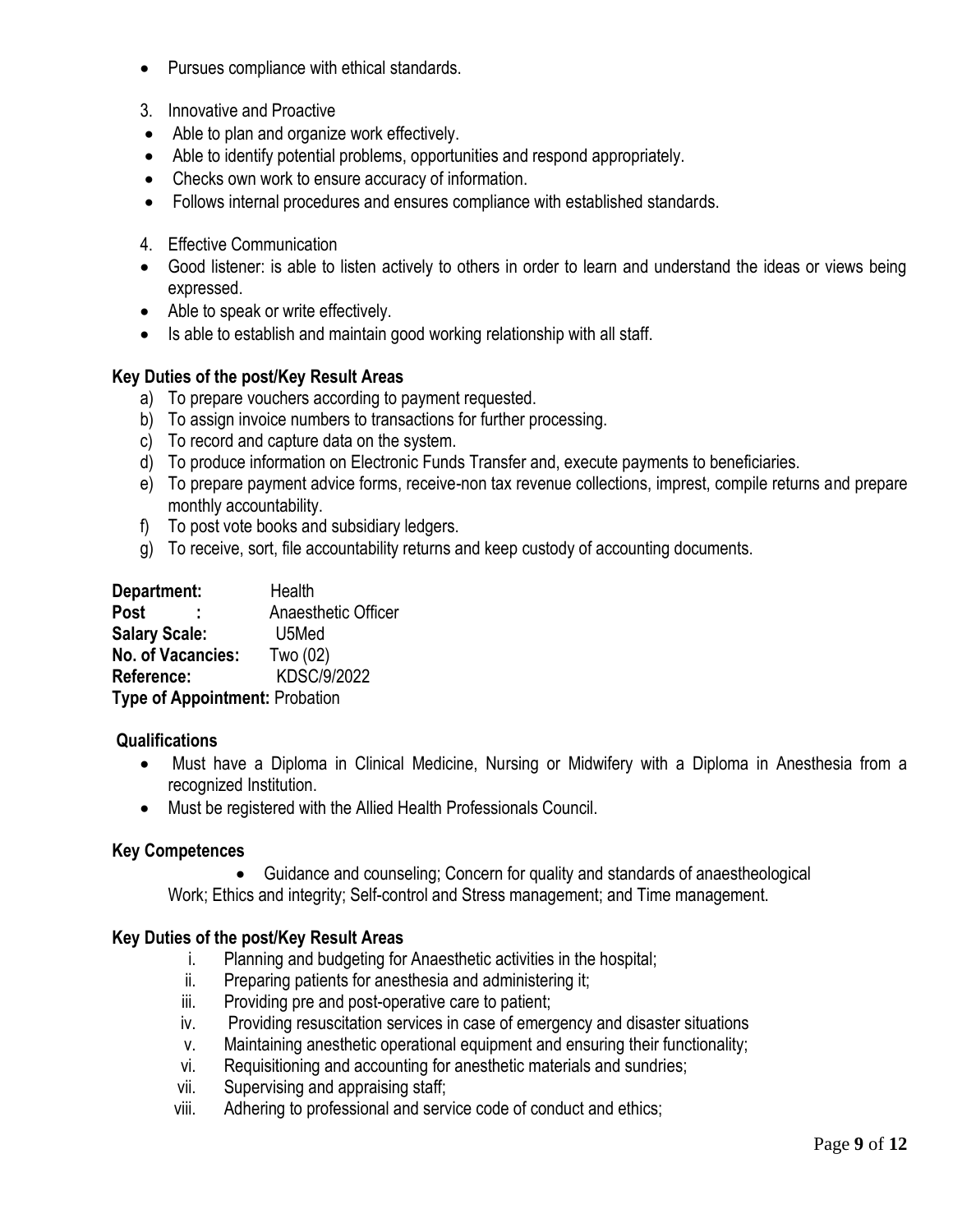**Department:** Health Post : **Health Assistant Salary Scale:** U7Med **No. of Vacancies:** One (01) **Reference:** KDSC/10/2022 **Type of Appointment:** Probation

### **Qualifications**

- Must have a Certificate in Environmental Health Science or its equivalent from a recognized Institution
- Must be registered with the Allied Health Professionals Council.

### **Key Competences**

Quality environmental sanitation; Plans allocation of staff, funds and facilities to deliver on expected outputs; Able to define and attain targets within set timeframes; and Able to appreciate and support change initiatives. Enforcement of procedures that promote quality and standard health service delivery; Communicates effectively by giving clear, concise and accurate information; and Results oriented with ability to assist the unit achieve its overall objectives..

### **Key Duties of the post/Key Result Areas**

- i. Participating in Community Based Environmental Health Activities;
- ii. Enforcing Environmental Health Act, Regulations and By-laws;
- iii. Accounting for allocated resources;
- iv. Compiling relevant basic health data and submit to the Health Inspector;
- v. Liaising with Local Authorities in organizing home improvement competition;
- vi. Participating in research activities; and
- vii. Compiling and submitting periodic reports.

| Department:                           | <b>Education and Sports</b>       |
|---------------------------------------|-----------------------------------|
| <b>Post</b>                           | <b>District Education Officer</b> |
| <b>Salary Scale:</b>                  | U1EL                              |
| No. of Vacancies:                     | One (01)                          |
| Reference:                            | KDSC/11/2022                      |
| <b>Type of Appointment: Permanent</b> |                                   |

### **Qualifications**

- Should hold an Honours Bachelor's Degree in Education from a recognized University or Institution.
- Either a Master's Degree in Education Planning and Management of Human Resource Management or Public Administration and Management or other related Managerial fields from a recognized University or Institution.
- At least nine (9) years working experience, three of which must have been in management of an Education Institution or gained from professional experience in a managerial capacity at the level of Principal Education **Officer**

### **Key Competences**

- Planning, organizing, and coordinating;
- Human Resource Management;
- Managing Employee performance;
- Knowledge management;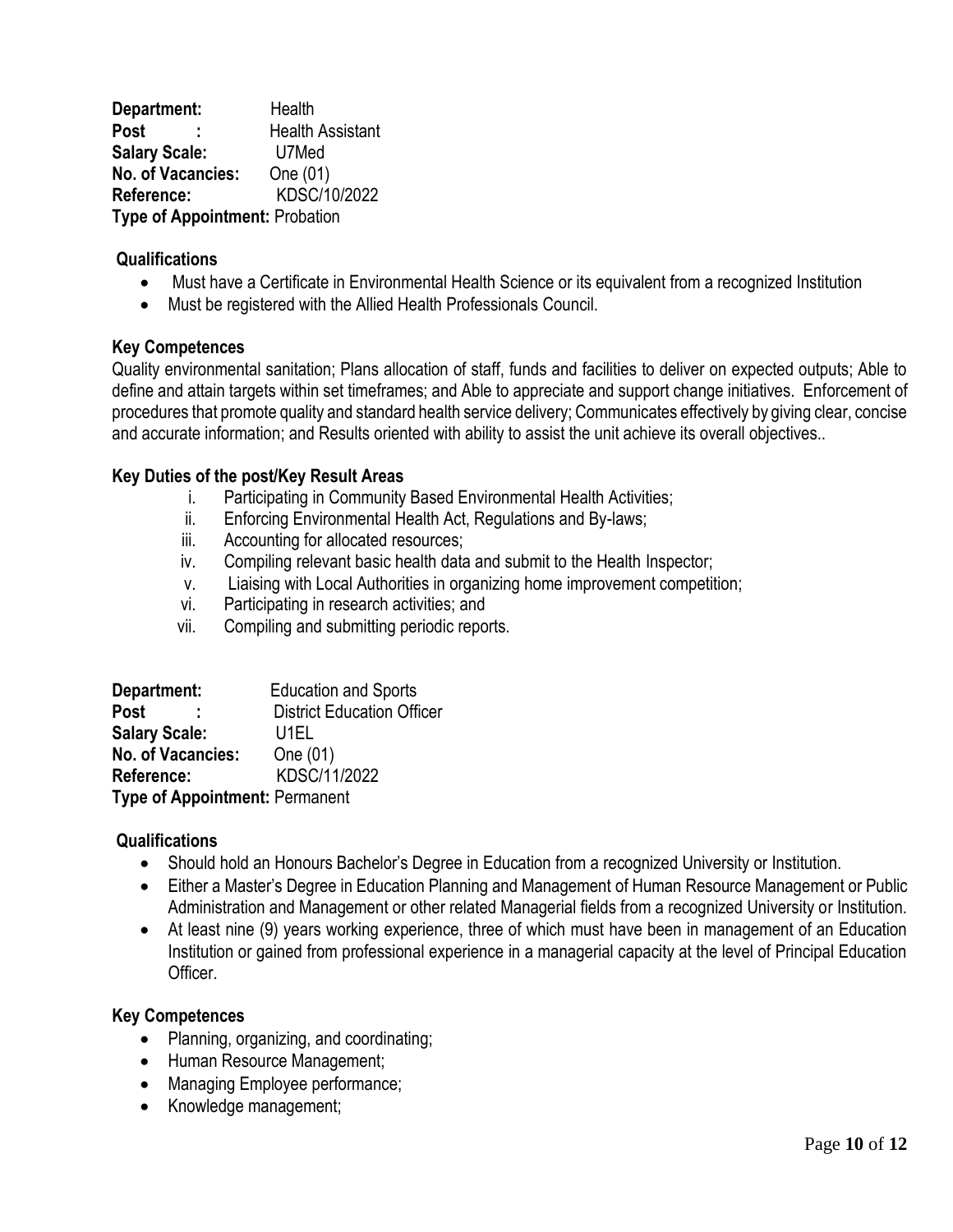- Accountability;
- Communication;
- Concern for quality and standards;
- Time management.

### **Key Duties of the post/Key Result Areas**

- i. Implementing Education laws, policies and regulations
- ii. Implementing approved education and sports development plans, strategies, and council decisions
- iii. Providing technical and professional advice
- iv. Organizing and facilitating teachers' training programmes
- v. Coordinating school inspection and sports programmes.

| Department:                           | <b>Education and Sports</b> |
|---------------------------------------|-----------------------------|
| Post                                  | Head teacher                |
| <b>Salary Scale:</b>                  | l 14                        |
| No. of Vacancies:                     | Five (05)                   |
| Reference:                            | KDSC/12/2022                |
| <b>Type of Appointment: Permanent</b> |                             |

### **Qualifications**

- Minimum of a Degree in Primary Education or the equivalent of this, from recognized Institutions.
- Must have attended at least four workshops/seminars and four short courses relevant to the profession.
- The Ministry of Education and Sports.

### **Key Competences**

Organization skills; Child Development skills ; Management skills, Teaching skills; Communication/ Presentation skills; Interpersonal skills; Evaluation skills; Human Resource Management skills; Financial Management skills; Record Keeping skills; Public relations skills; Computer literacy skills; Curriculum Development; Comprehension and Interpretation; Report keeping skills; Environment and Primary Healthcare; Public relations skills; Safety and Precautionary measures; and Support for Special Needs students.

### **Experience**

Minimum of twelve years working experience, three of which should have been at Deputy Head teacher or Principal Education Assistant level with administrative responsibilities.

- i. To prepare the schemes of work/lesson plans and teach students according to the set timetable;
- ii. To be in charge of overall administration and management of the school;
- iii. To plan for the physical development of the school and professional development of the staff;
- iv. To plan, organize, direct and co-ordinate the teaching programmes and activities of staff and students;
- v. To ensure proper planning, budgeting and accountability of the school activities and resources in consultation with the Management Committee;
- vi. To coordinate the functions of the Management Committee and account to them and the Ministry of Education and Sports;
- vii. To initiate development projects for the school and mobilize resources for their implementation;
- viii. To supervise and appraise all the staff and employees of the institution and assess their performance;
- ix. To prepare progress and summary reports for presentation and submission to the Management Committee and the Ministry of Education and Sports;
- x. To direct activities concerning student admissions, provision of supplies and welfare services;